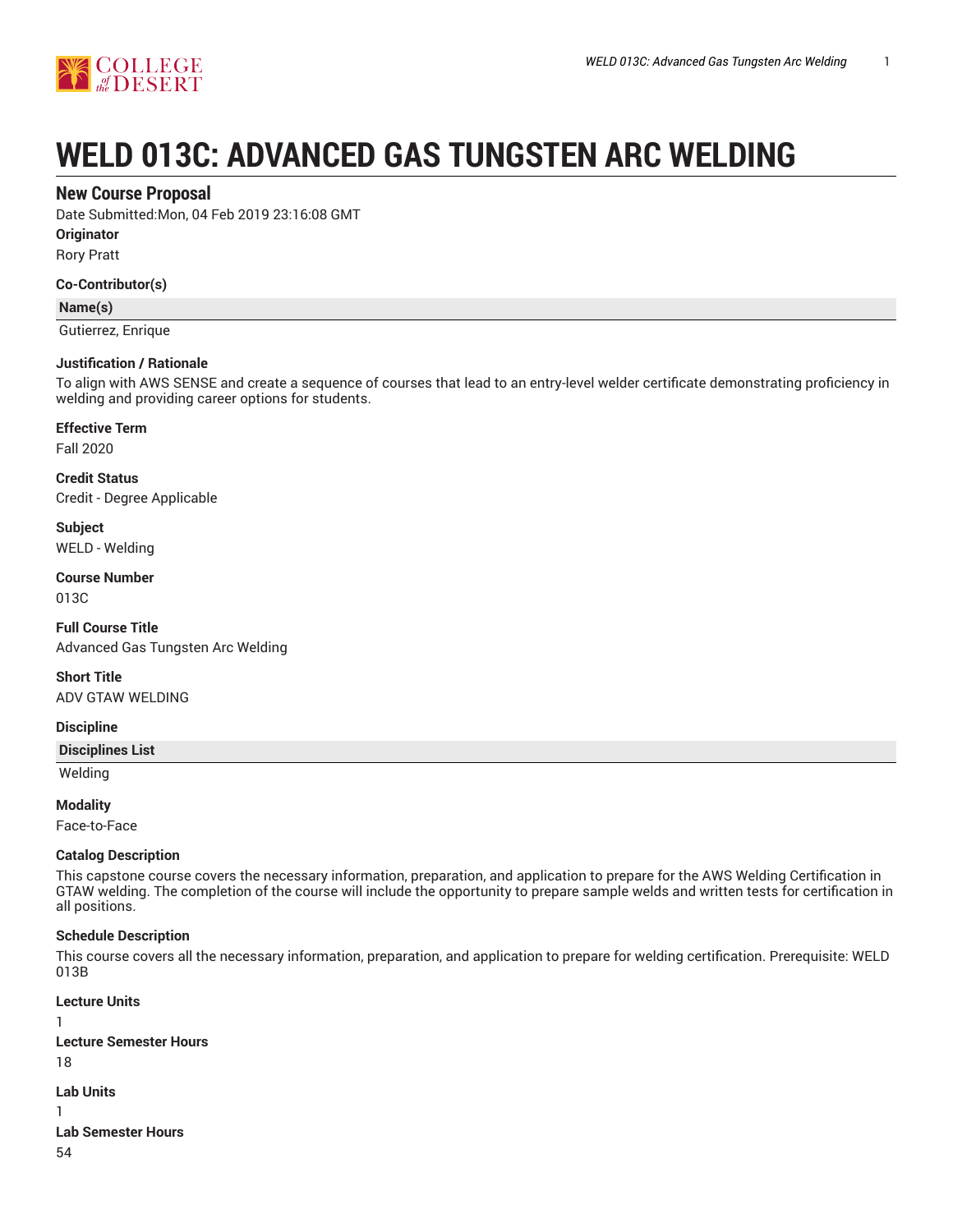

**In-class Hours** 72

**Out-of-class Hours** 36

**Total Course Units** 2 **Total Semester Hours** 108

**Prerequisite Course(s)** WELD 013B

# **Required Text and Other Instructional Materials**

**Resource Type** Book

**Author**

Jeffus, Larry

**Title** Welding: Principles and Applications

**Edition**

8th

**Publisher**

Cengage Learning

**Year** 2016

**College Level**

Yes

**Flesch-Kincaid Level** 12

**ISBN #** 978-1305494695

## **Class Size Maximum**

25

## **Entrance Skills**

Accurately measure, cut, and fit metal to prepare it for welding. Student will demonstrate proper welding techniques using GMAW equipment in the flat and horizontal, and overhead positions. Student will prepare all sample welds for GMAW certification.

## **Requisite Course Objectives**

WELD 013B-Describe the effects alloys have on ferrous metals.

WELD 013B-Explain how to interpret the standard filler metal numbering system.

WELD 013B-Explain the significance of the filler metal prefixes.

WELD 013B-Explain how and when to use each type of filler metal.

WELD 013B-Explain why welds are tested.

WELD 013B-Describe the difference between a mechanical or destructive and non destructive testing.

WELD 013B-Sketch a single V-groove and indicate the location and sequence of welds for each position.

WELD 013B-Explain the uses of a hot pass.

WELD 013B-List the four most common root defects and the cause of each defect.

WELD 013B-Describe how a pipe joint is prepared for welding.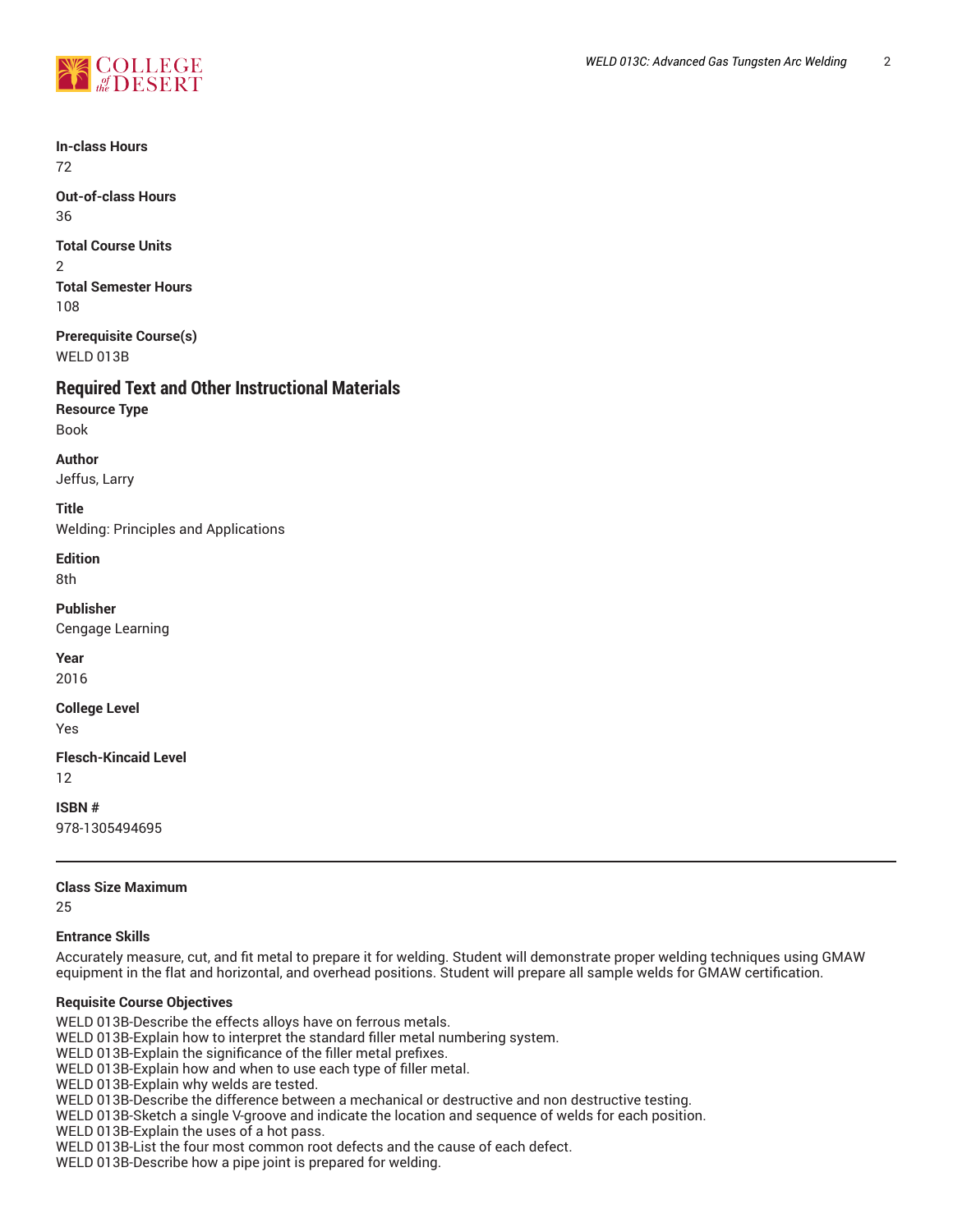

WELD 013B-Demonstrate how a welding joint in pipe is prepared for welding, apply a hot pass. and further weld the full sequence of welds including root, fill and cap.

WELD 013B-Evaluate a weld according to a given standard or code.

### **Course Content**

Classroom introduction of the following:

- Setup of GTAW welding machine
- Proper tungsten preparation
- Proper filler material
- Proper grounding
- Advanced arc welding techniques
- Stringer beads
- Weave beads
- Multi-pass welds
- Joint preparation
- Setup of GMAW welding machine
- Safe working practices using cutting and welding tools
- Safe use cut-off saw
- Safe use of grinder for grinding and cutting
- Plasma cutting
- Oxy/acetylene cutting

#### **Lab Content**

Lab demonstration and practice of the following:

- Butt welds in the overhead position
- Lap welds in the overhead position
- Outside corner welds in the overhead position
- T welds in the overhead position
- Edge welds in the overhead position

#### **Course Objectives**

|             | <b>Objectives</b>                                                                                                                                                                                     |
|-------------|-------------------------------------------------------------------------------------------------------------------------------------------------------------------------------------------------------|
| Objective 1 | Evaluate weld specimens according to acceptance criteria for butt, lap, and tee joints and perform mechanical testing<br>of weld specimens created by the student.                                    |
| Objective 2 | Demonstrate GTA welding skills needed to make acceptable welds in thin gauge mild steel, stainless steel, and<br>aluminum in all positions.                                                           |
| Objective 3 | Demonstrate GTA welding skills needed to make acceptable pipe welds in 2G, 5G, and 6G positions in mild steel,<br>stainless steel, and aluminum pipe and tubing.                                      |
| Objective 4 | Compare the difference between qualification and certification and determine the appropriateness of each use for a<br>given weld including the considerations used when selecting a code or standard. |
| Objective 5 | Demonstrate proper maintenance for the major components of oxyfuel welding equipment.                                                                                                                 |
| Objective 6 | Properly set up, light, adjust, extinguish, and disassemble oxyfuel welding equipment safely and demonstrate proper<br>maintenance for the major components of oxyfuel welding equipment.             |
| Objective 7 | Demonstrate the ability to choose the correct filler metal and explain the criteria used to select proper filler material<br>including the use of proper codes and standards.                         |

#### **Student Learning Outcomes**

|           | Upon satisfactory completion of this course, students will be able to:                                                                                                                                                   |
|-----------|--------------------------------------------------------------------------------------------------------------------------------------------------------------------------------------------------------------------------|
| Outcome 1 | Demonstrate proper welding techniques by preparing coupons in the five basic welds using GTAW welding equipment<br>in the flat, horizontal, vertical and overhead positions to meet the standard for a certifiable weld. |
| Outcome 2 | Prepare all sample welds for GTAW certification in each weld type and in each of the four positions.                                                                                                                     |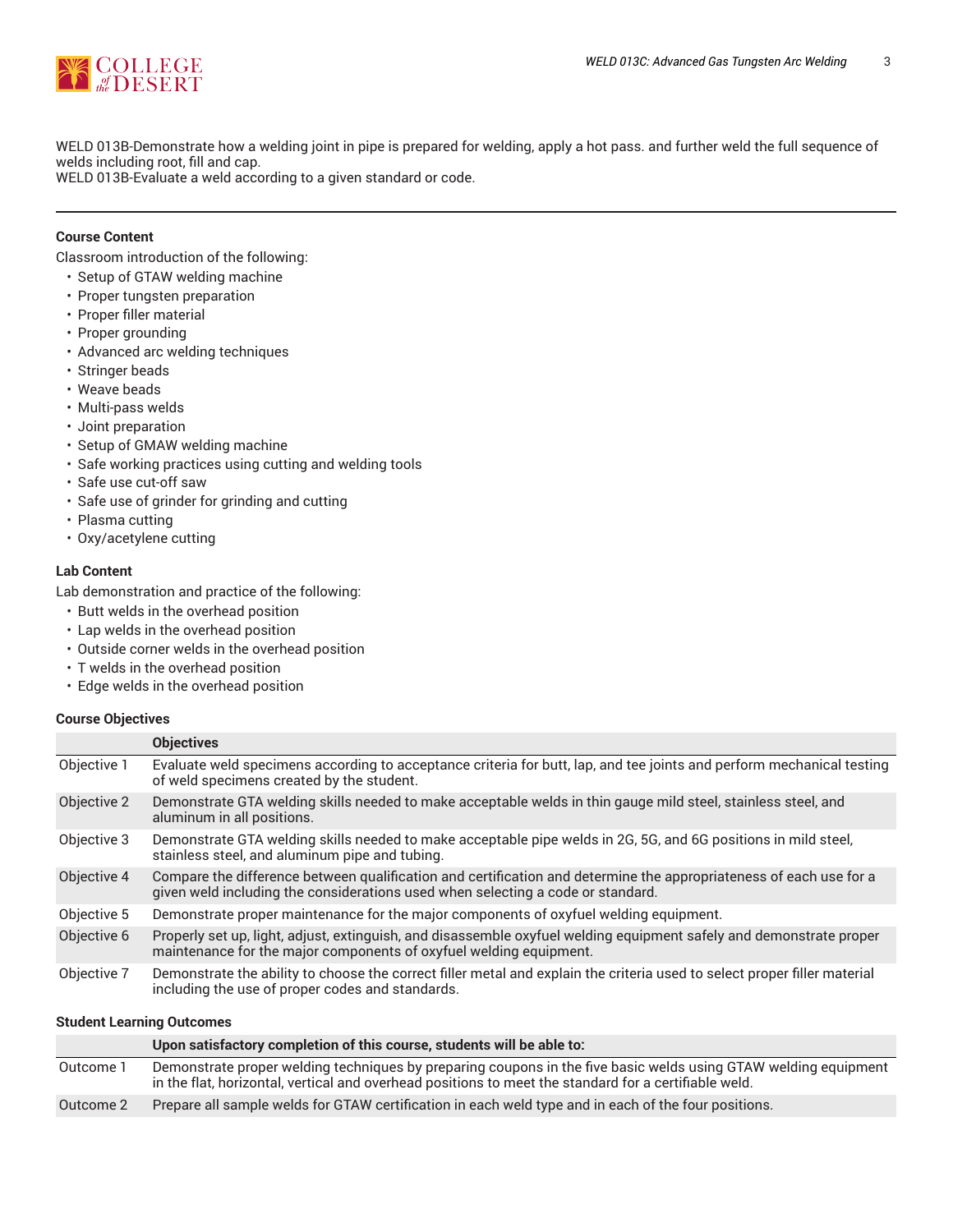

## **Methods of Instruction**

| <b>Method</b>                     | Please provide a description or examples of how each instructional<br>method will be used in this course.                                                                                                                                                                                                                                |
|-----------------------------------|------------------------------------------------------------------------------------------------------------------------------------------------------------------------------------------------------------------------------------------------------------------------------------------------------------------------------------------|
| Skilled Practice at a Workstation | Students are given assigned projects with accompanying technical<br>drawings, specifically coupons used to assess weld quality. The<br>instructor assists students with symbols and other questions on the<br>technical drawings. Students are expected to cut and prepare metal and<br>to provide a good fit-up prior to final welding. |
| Self-exploration                  | Students are expected to read assigned chapters, answer chapter review<br>questions, and be prepared for mid-term and final exams                                                                                                                                                                                                        |
| Lecture                           | The instructor uses Google Slides to provide direct instruction at the<br>beginning of the scheduled class.                                                                                                                                                                                                                              |
| Discussion                        | During direct discussion, students are asked questions and discussion is<br>encouraged.                                                                                                                                                                                                                                                  |
| <b>Methods of Evaluation</b>      |                                                                                                                                                                                                                                                                                                                                          |

| <b>Method</b>                                    | Please provide a description or examples of how<br>each evaluation method will be used in this course.                                              | <b>Type of Assignment</b> |
|--------------------------------------------------|-----------------------------------------------------------------------------------------------------------------------------------------------------|---------------------------|
| Written homework                                 | Chapter reviews will be assessed by the instructor.                                                                                                 | Out of Class Only         |
| Laboratory projects                              | Student work samples are self-assessed and then<br>assessed by the instructor.                                                                      | In Class Only             |
| Presentations/student demonstration observations | Skill demonstration - lab work. Students will be<br>assigned a series of shop projects to be completed<br>in the shop.                              | In Class Only             |
| Mid-term and final evaluations                   | Both mid-term and final are in multiple choice<br>format                                                                                            | In Class Only             |
| Student participation/contribution               | Welding reflection packet and instructor evaluation.<br>Students are expected to display good work habits,<br>punctuality, and clean-up procedures. | In Class Only             |
| Other                                            | Participation                                                                                                                                       | In Class Only             |

## **Assignments**

#### **Other In-class Assignments**

- 1. Class discussion
- 2. Group interaction and presentation
- 3. Display proper work habits in shop
- 4. Display soft skills

#### **Other Out-of-class Assignments**

- 1. Reading assignments
- 2. Chapter review questions

3. Students are encouraged to find opportunities outside of class time to practice welding and prepare for certification.

### **Grade Methods**

Letter Grade Only

# **MIS Course Data**

**CIP Code** 48.0508 - Welding Technology/Welder.

**TOP Code** 095650 - Welding Technology

**SAM Code** C - Clearly Occupational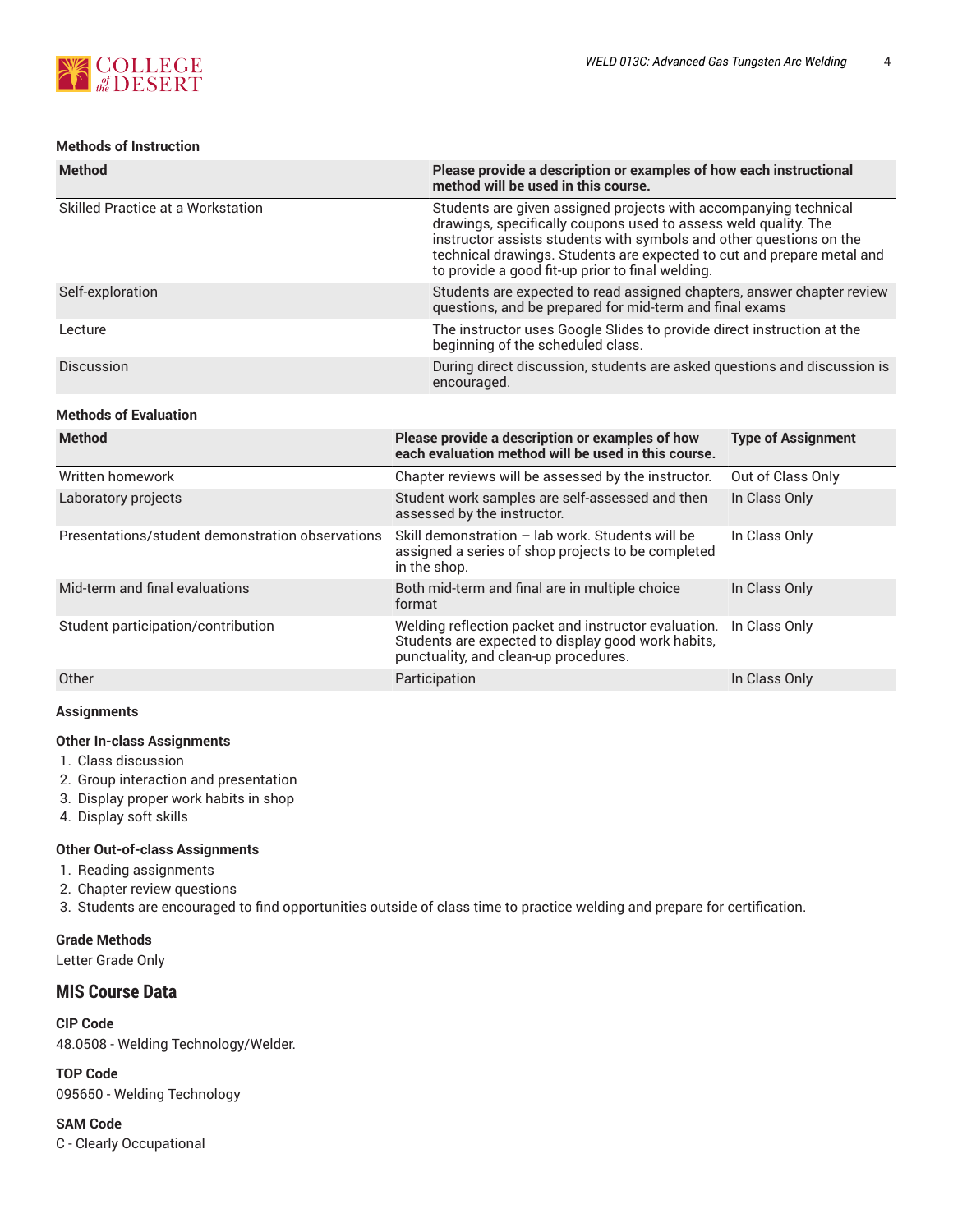

**Basic Skills Status** Not Basic Skills

**Prior College Level** Not applicable

**Cooperative Work Experience** Not a Coop Course

**Course Classification Status** Credit Course

**Approved Special Class** Not special class

**Noncredit Category** Not Applicable, Credit Course

**Funding Agency Category** Not Applicable

**Program Status** Program Applicable

**Transfer Status** Not transferable

**Allow Audit** No

**Repeatability** No

**Materials Fee** No

**Additional Fees?** No

# **Files Uploaded**

**Attach relevant documents (example: Advisory Committee or Department Minutes)** Welding\_Occupations\_in\_the\_Inland\_Empire Aug2018.pdf

# **Approvals**

**Curriculum Committee Approval Date** 9/03/2019

**Academic Senate Approval Date** 9/12/2019

**Board of Trustees Approval Date** 10/31/2019

**Chancellor's Office Approval Date** 1/05/2020

**Course Control Number** CCC000611428